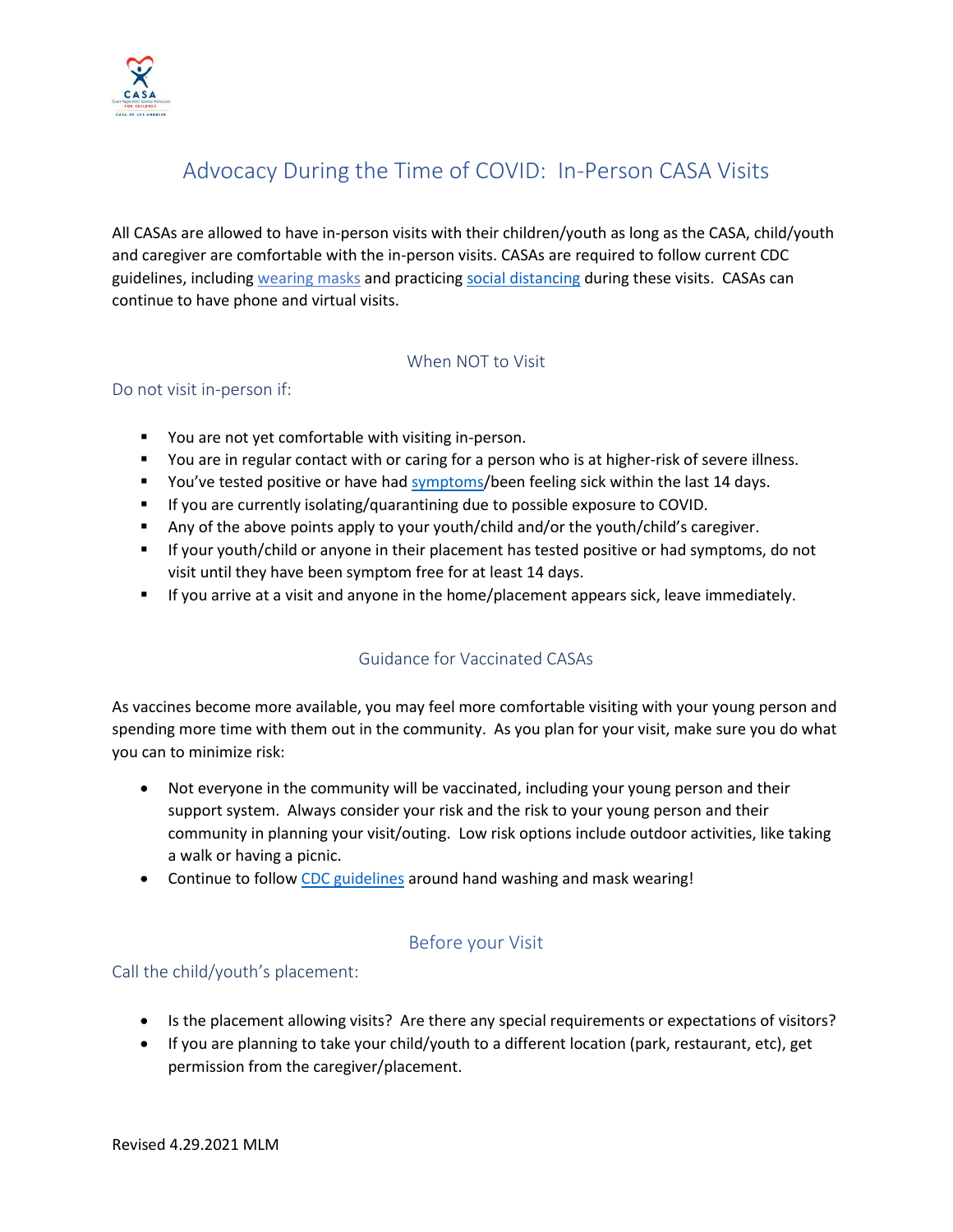

- **IMPORTANT:** At least one day in advance ask these screening questions of the caregiver/placement staff:
	- Has anyone in the placement tested positive for COVID or had symptoms of COVID in the last 14 days?
	- Has anyone living in the placement had close contact with someone who tested positive with lab confirmation in the last 14 days?
	- Is anyone in the home under quarantine or isolating?
	- Does anyone in the home have a fever?
- Consider having more in-depth conversations with the caregiver or placement staff prior to the in-person visits. This will help you minimize the amount of time you are spending in the home/facility.

## If age-appropriate, call your child/youth:

- Set expectations for your visit. Let the youth know that you'll be practicing social distancing and wearing a mask. Make sure they understand what social distancing means and that there will be limits on what you can/can't do during your visit.
- If possible for your child/youth, consider having the more in-depth conversations over the phone.

# During your Visit

## What to bring:

- Masks. Bring extras for your youth/child and caregiver. (Note [exceptions](https://laist.com/2020/04/08/face-masks-infant-toddlers-coronavirus.php) for masks for children under 2). ( The CASA office has masks for children and adults!)
- Hand sanitizer

## Where to meet:

- Be prepared to comply with requests of the placement this could include questionnaires, temperature checks, etc.
- If possible, meet with your child/youth and/or caregiver **outside** or in an indoor space that is very well-ventilated (such as a large room with open windows). Outside and indoor spaces should allow for social distancing (at least 6ft apart). If not possible, keep visits very short (15 min or less) and wear your mask inside.

# Driving with your Child/Youth

Yes, you can finally drive your child/youth! To minimize risk to you and your child/youth, make sure you do the following:

Receive permission from their caregiver to transport the youth/child.